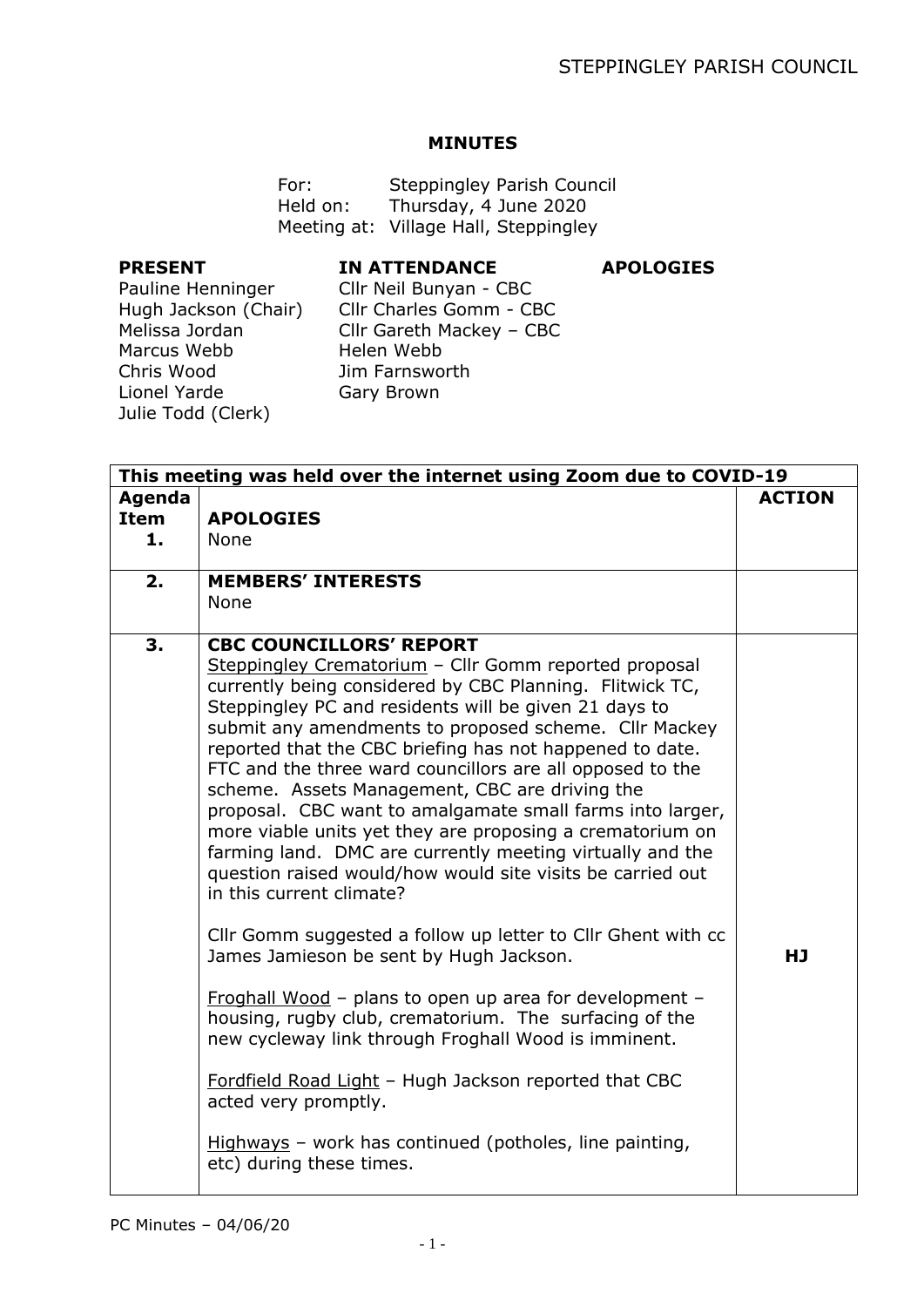|    | $Tidy Tip - now open.$                                                                                                                                                                                                                                                                                                                                                                                                                                                                                                                                                                                                                                                  |  |
|----|-------------------------------------------------------------------------------------------------------------------------------------------------------------------------------------------------------------------------------------------------------------------------------------------------------------------------------------------------------------------------------------------------------------------------------------------------------------------------------------------------------------------------------------------------------------------------------------------------------------------------------------------------------------------------|--|
| 4. | <b>MINUTES OF 26 MARCH 2020 MEETING</b><br>Approved and duly signed.                                                                                                                                                                                                                                                                                                                                                                                                                                                                                                                                                                                                    |  |
| 5. | <b>MATTERS ARISING</b><br>To be covered in reports.                                                                                                                                                                                                                                                                                                                                                                                                                                                                                                                                                                                                                     |  |
| 6. | <b>REPORTS</b><br>a) Planning<br>CB/TCA/20/00229 Fell Fir tree Location: 15 Peakes End,<br>Steppingley, Bedford, MK45 5AX - no objections.                                                                                                                                                                                                                                                                                                                                                                                                                                                                                                                              |  |
|    | b) Highways<br>Radar Speed Signs - company is currently in lockdown.<br>Chris Wood has been in contact with CBC highways:<br>1) CBC will need to carry out a speed count to check<br>average speed of vehicles. This will cost £300 - this<br>expenditure was agreed unanimously. Siting would be on<br>Flitwick Road between the 30mph sign and Old Chapel. A<br>second check on Eversholt Road would cost an additional<br>£300.<br>2) The verges are owned by CBC and therefore CBC<br>Highways will install the signs.<br>3) September would be the earliest that this work will be<br>undertaken.<br>20 mph Speed Limit - Awaiting reply from CBC.                 |  |
|    | c) Footpaths, P3, Hedges, Trees & Conservation<br>In this time of lockdown, there has been increased usage of<br>the footpaths. An issue has been that people wander off<br>the footpaths and around reservoir in particular. This has<br>necessitated Adam Webb, Beckerings Farm putting up<br>signs. Lionel Yarde contacted Michelle Flynn, RoW Officer,<br>CBC which resulted in two tweets re respecting<br>footpaths/row and a Facebook article.<br>Reservoir bridge handrail is loose. Lionel Yarde has<br>reported this.<br>Gypsy Lane rubbish - Hugh Jackson reported to both CBC<br>and police.<br>Rectory Road hedge will be cut in the next couple of weeks. |  |
|    | d) SVA<br>Pavilion - fire alarm inspection has been carried out. It was<br>noted that the pavilion was looking rather unkempt at<br>present. Gary Brown confirmed there are a few<br>maintenance jobs outstanding. The pavilion is a community                                                                                                                                                                                                                                                                                                                                                                                                                          |  |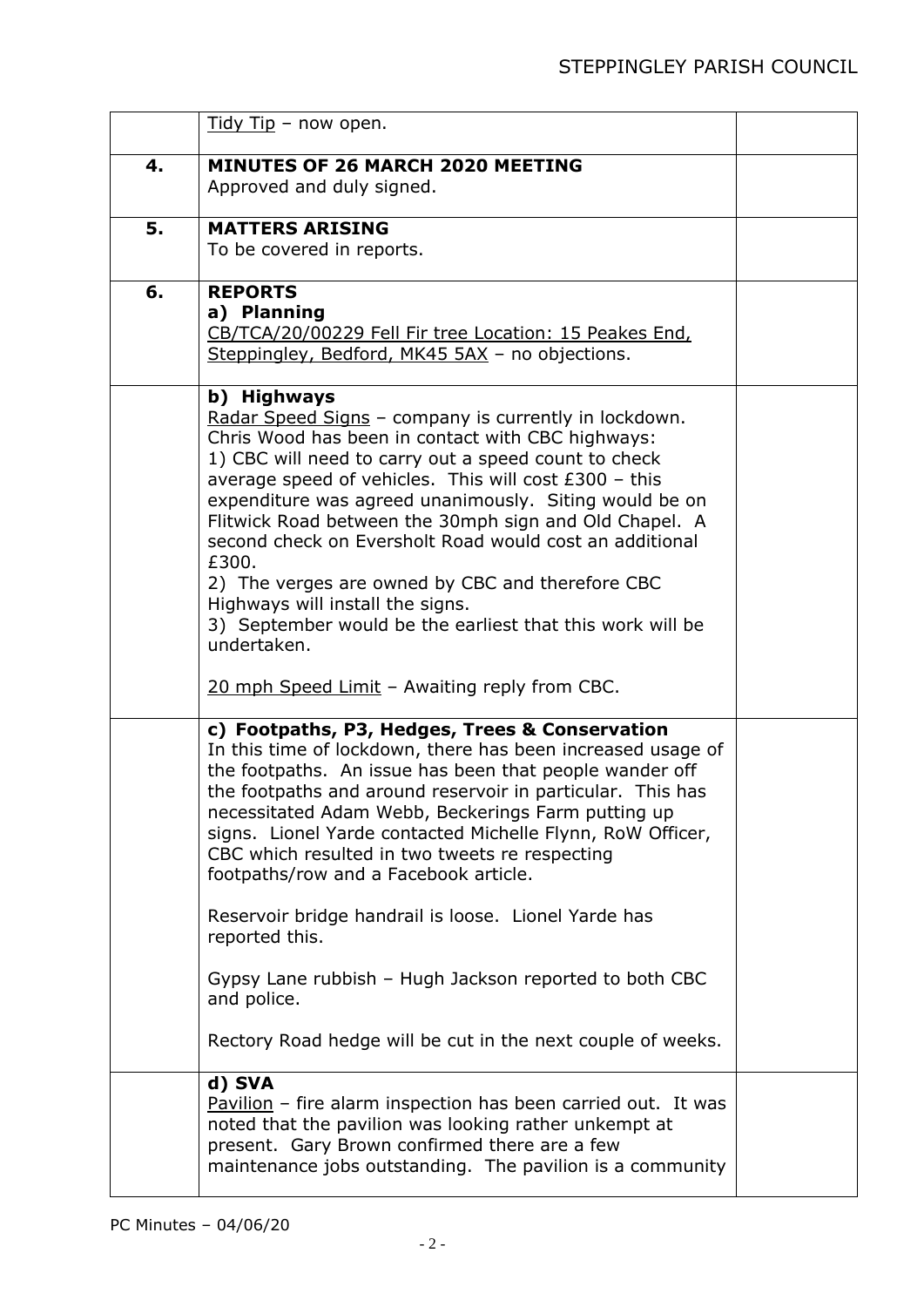|    | building for the village and it was agreed that it should be a<br>high priority once lockdown is lifted.                                                                                                                                                                                                                                                                                                                                                                            |                                   |
|----|-------------------------------------------------------------------------------------------------------------------------------------------------------------------------------------------------------------------------------------------------------------------------------------------------------------------------------------------------------------------------------------------------------------------------------------------------------------------------------------|-----------------------------------|
|    |                                                                                                                                                                                                                                                                                                                                                                                                                                                                                     |                                   |
|    | e) Recreation Ground<br>Play Equipment - Melissa Jordan confirmed that the new<br>play equipment has been ordered. The train was installed<br>today and the remainder should be fitted by mid July. The<br>annual ROSPA inspection has been deferred until all the<br>new equipment has been installed. BATPC have circulated<br>guidance re play areas. There is a five step plan to<br>opening.                                                                                   |                                   |
|    | Recreation Ground - Gary Brown, Steppingley Cricket Club<br>said they want to make the grounds rabbit proof as they<br>are damaging the surface. In order to do this, new fencing<br>is required from the gate at The French Horn, across the<br>back of the bungalows to Rectory Road. This work will cost<br>in the region of £1,000. It was agreed SPC would<br>contribute to the cost and the cricket club would submit a<br>quote and Melissa Jordan would raise with the SVA. | Gary<br><b>Brown</b><br><b>MJ</b> |
|    | Horses on recreation ground - to be monitored.                                                                                                                                                                                                                                                                                                                                                                                                                                      |                                   |
|    | The French Horn using the corner of the recreation ground<br>- Hugh Jackson to follow up with Jean Claude.                                                                                                                                                                                                                                                                                                                                                                          |                                   |
|    | f) Steppingley Profile<br>Nothing to report.                                                                                                                                                                                                                                                                                                                                                                                                                                        |                                   |
|    | g) Communications<br>Village WhatsApp group is proving very successful. Melissa<br>Jordan had received details of a new group Steppingley<br>Neighbour. It was agreed MJ would forward details to<br>Pauline Henninger for review.                                                                                                                                                                                                                                                  | MJ/PH                             |
|    | h) Finance                                                                                                                                                                                                                                                                                                                                                                                                                                                                          |                                   |
|    | Finance spreadsheet was circulated prior to the meeting.<br>Balances:<br>Current Account: £6,445.21<br>Reserve Account: £11,453.34                                                                                                                                                                                                                                                                                                                                                  |                                   |
|    | To pay:<br>Action Play & Leisure Ltd £3,357<br>Fire & Security Solutions Ltd £144                                                                                                                                                                                                                                                                                                                                                                                                   |                                   |
| 7. | <b>2019/20 ACCOUNTS</b><br>Annual Governance and Accountability Return 2019/20<br>Internal audit has been completed and the return was<br>circulated prior to the meeting. The Annual Governance<br>statement and the Accounting Statements were<br>unanimously approved.                                                                                                                                                                                                           |                                   |